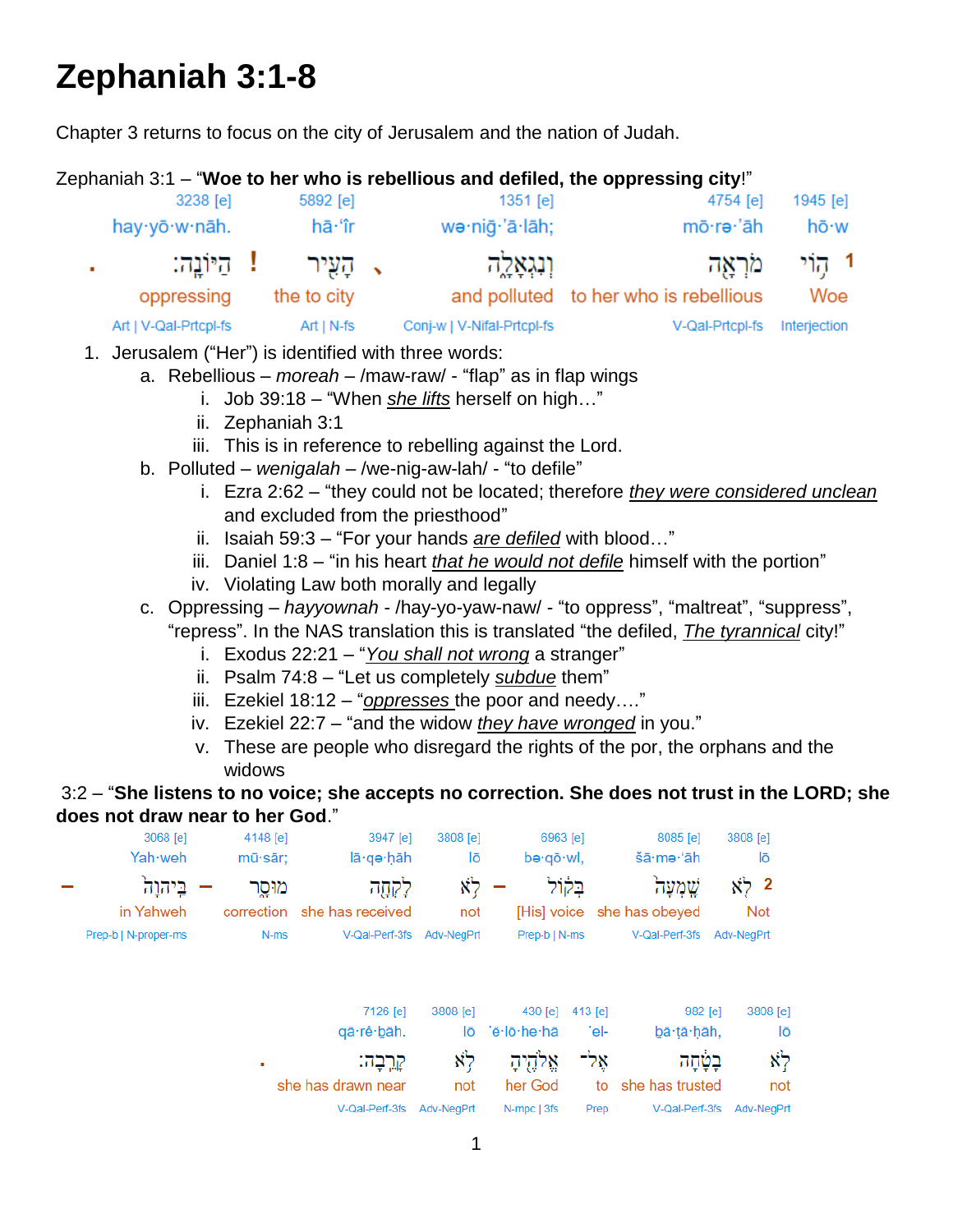- 1. Three charges against Jerusalem:
	- a. She obeyed no one (including the Lord
	- b. She did not trust the Lord
	- c. She did not draw near to the Lord
		- i. The Lord could provide correction and direction

## 3:3 – "**Her officials within her are roaring lions; her judges are evening wolves that leave nothing till the morning**."

3:4 – "**Her prophets are fickle, treacherous men; her priests profane what is holy; they do violence to the law**."



| 2554 [e]                           | 8451 [e]  |  |
|------------------------------------|-----------|--|
| hā·me·sū                           | tō·w·rāh. |  |
| הַמְסְוּ                           | חוֹרֵה:   |  |
| the law they have done violence to |           |  |
| V-Qal-Perf-3cp                     | $N-fs$    |  |

- 1. Four classes of leaders are identified to refer to the whole of the city's leadership:
	- a. Officials" *sarim* the royal leaders
		- i. Called "roaring lions"
			- 1. Lions were used to characterize the kings and royalty of nations like Assyria and Judah and others
		- ii. These should be characterized by their justice and equity
		- iii. Instead they are known for their greed and avarice
	- b. "Rulers" *soptim* civil magistrates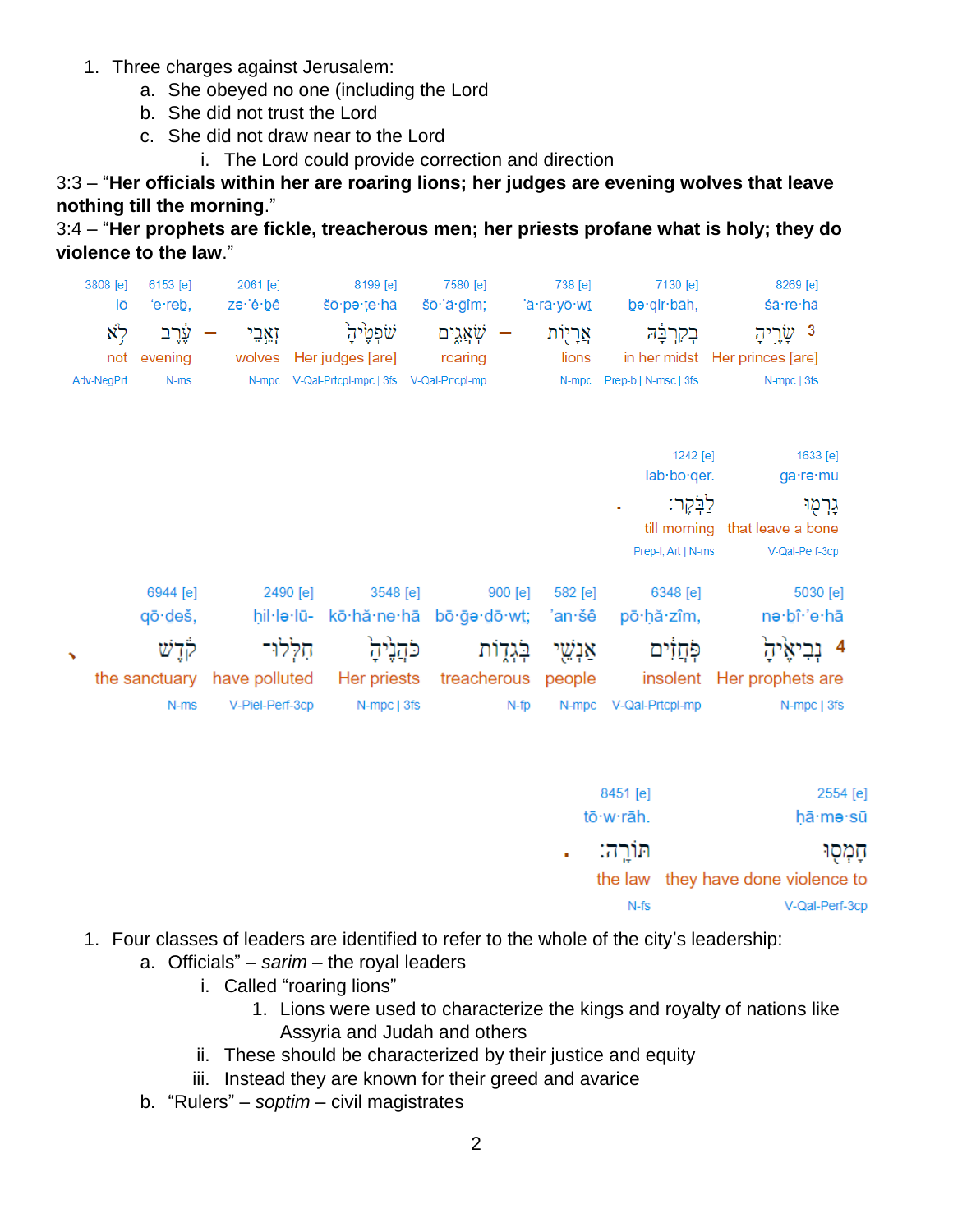- i. Identified as "evening wolves whol leave nothing for the morning"
	- 1. These men are predatory
	- 2. These men are beast-like
	- 3. These men are a match for the fourth generation identified in Proverbs 30:14:
		- "those whose teeth are swords
			- and whose jaws are set with knives
		- to devour the poor from the earth
		- and the needy from among mankind."
- ii. These should set a public example of service for the rest of society
- c. "Prophets *nebieyha*
	- i. Identified as:
		- 1. Arrogant, insolent *pachaz* /paw-khaz/ "wanton", "reckless"
			- a. Used in Judges 9:4 alongside "worthless" as "worthless and *reckless* fellows"
		- 2. Treacherous *bohgedoth* most likely because they had turned on the Lord who had sent them. They had spoken treacherously against the Lord they should have served faithfully.
- d. "Priests" *kohaneyha* the religious leaders of the religious institutions
	- i. Two identifiers:
		- 1. Profane the sanctuary
		- 2. Violate the Law
	- ii. Their original purpose was to:
		- 1. Honorably officiate in the sanctuary upholding the meaning of the rituals
		- 2. Interpret and teach the Law

## 3:5 – "**The LORD within her is righteous; he does no injustice; every morning he shows forth his justice; each dawn he does not fail; but the unjust knows no shame**."

| 4941 [e]<br>miš∙pā∙tōw | $1242$ [e]<br>$bab·b\bar{o}·qer$                        | $1242$ [e]<br>$bab·b\bar{o}·qer$ | 5766 [e]<br>'aw·lāh: | 6213 [e]<br>va∙'ă·śeh | 3808 [e]<br>lō | 7130 [e]<br>bə·qir·bāh,                               | 6662 [e]<br>sad∙dîɑ  | 3068 [e]<br>Yah·weh                |
|------------------------|---------------------------------------------------------|----------------------------------|----------------------|-----------------------|----------------|-------------------------------------------------------|----------------------|------------------------------------|
| משפטו                  | בַּבַּקֵר                                               | – בַּבֿקֵר                       | עולה                 | יַעֲשֶׂה              | $x_7$          |                                                       | צַדִּיקׂ בִּקְרְבָּה | 5 יִהְוָה                          |
| <b>His justice</b>     | every                                                   | morning                          | unrighteousness      | He will do            | no             |                                                       |                      | in her midst righteous Yahweh [is] |
|                        | N-msc   3ms    Prep-b, Art   N-ms    Prep-b, Art   N-ms |                                  |                      |                       |                | N-fs V-Qal-Imperf-3ms Adv-NegPrt Prep-b   N-msc   3fs | Adi-ms               | N-proper-ms                        |

| 1322 [e]          | 5767 [e]          | 3045 [e]   | 3808 [e]                                                  | 5737 [e] | 3808 [e]           | $216$ [e] | 5414 [e]                            |
|-------------------|-------------------|------------|-----------------------------------------------------------|----------|--------------------|-----------|-------------------------------------|
| $b\bar{o}$ · šet. | 'aw·wāl           | vō·w·dê·a' | wə·lō-                                                    | ne' dār. | lō                 | lā·'ō·wr  | vit tên                             |
|                   | עֲוַיִּל בִּשֶׁת: | יוֹדֵעַ    | ולא־                                                      | – נעדר   | $x \overline{z}$ . | לאור      | יתו                                 |
|                   | shame the unjust  | knows      | but no                                                    | He fails | never              | to light  | He brings                           |
| $N-fs$            |                   |            | N-ms V-Qal-Prtcpl-ms Conj-w   Adv-NegPrt V-Nifal-Perf-3ms |          | Adv-NegPrt         |           | Prep-I, Art   N-cs V-Qal-Imperf-3ms |

- 1. Opposite the leadership of the city the Lord's character is total opposite:
	- a. He is within the city
	- b. He is righteous
	- c. He does no injustice
	- d. Consistent and faithful every day to act in justice
	- e. He does not fail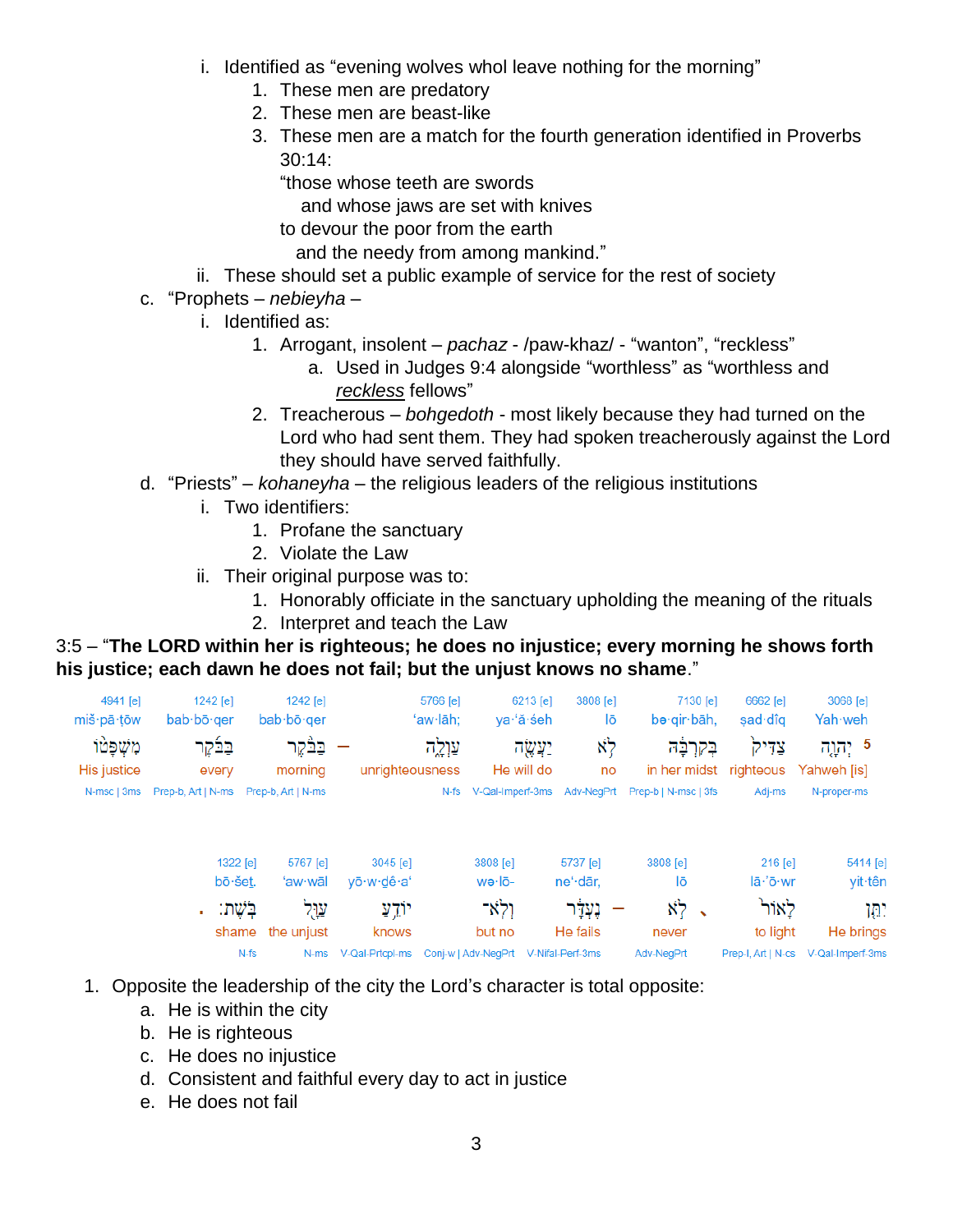- 2. His leadership who serve his people is totally the opposite
	- a. They are unjust
	- b. They have no shame for the way they are
		- i. They are so ignorant and unaware of the Lord's presence they cannot even understand how embarrassing they are.
		- ii. Similar to the wrong self evaluation of Laodicea

3:6 – "I **have cut off nations; their battlements are in ruins; I have laid waste their streets so that no one walks in them; their cities have been made desolate, without a man, without an inhabitant**.

| 5674 [e]<br>'ō·w·bêr: | 1097 [e]<br>mib·bə·lî | 2351 [e]<br>hū·sō·w·tām | 2717 [e]<br>he hĕ rab tî                                    | 6438 [e]<br>pin·nō·w·tām,                               |                    | 8074 [e]<br>nā šam mū                     | 1471 [e]<br>ğō∙w∙yim,                   | 3772 [e]<br>hik·rat·tî                                                 |
|-----------------------|-----------------------|-------------------------|-------------------------------------------------------------|---------------------------------------------------------|--------------------|-------------------------------------------|-----------------------------------------|------------------------------------------------------------------------|
| עוֹבֵר<br>passing by  | מִבְּלֵי<br>with none | חוצותם<br>their streets | קחֱרַבְתִּי<br>I have made desolate                         | פִּנּוֹתֵם<br>their fortresses                          |                    | נשמו<br>are devastated                    | גוֹיָם<br>nations                       | 6 הָכְרַתִּי<br>I have cut off                                         |
| V-Qal-Prtcpl-ms       | Prep-m   Adv          | N-mpc   3mp             | V-Hifil-Perf-1cs                                            | N-fpc   3mp                                             |                    | V-Nifal-Perf-3cp                          | N-mp                                    | V-Hifil-Perf-1cs                                                       |
|                       |                       |                         | 3427 [e]                                                    | 369 [e]                                                 | 376 [e]            | 1097 [e]                                  | 5892 [e]                                | 6658 [e]                                                               |
|                       |                       |                         | yō·wō·šêb.                                                  | mê∙'ên                                                  | ïš                 | mib·bə·lî-                                | 'ā·rê·hem                               | nis∙dū                                                                 |
|                       |                       |                         | יוֹשֵׁב:<br>$\blacksquare$<br>inhabitant<br>V-Qal-Prtcpl-ms | מאַין<br>$\overline{\phantom{0}}$<br>no<br>Prep-m   Adv | איש<br>one<br>N-ms | מִבָּלִי<br>[There is] no<br>Prep-m   Adv | עָרִיהֱם<br>their cities<br>N-fpc   3mp | נְצְדָוּ<br>$\tilde{\phantom{a}}$<br>are destroyed<br>V-Nifal-Perf-3cp |

1. All around Jerusalem God has laid waste the rebellious nations, yet Jerusalem does not understand

3:7 – "**I said, 'Surely you will fear me; you will accept correction. Then your dwelling would not be cut off according to all that I have appointed against you.' But all the more they were eager to make all their deeds corrupt**."

| 4585 [e]<br>mə·'ō·w·nāh, |                 | vik·kā·rêt                  | 3772 [e]        | 3808 [e]<br>we·lō-                     | 4148 [e]<br>$m\bar{u}$ sār. |                  | 3947 [e]<br>tiq hî            | 853 [e]<br>'ō∙w∙tî    |                                | 3372 [e]<br>tî∙rə∙'î | $389$ [e]<br>'ak-  | 559 [e]<br>'ā·mar·tî                            |
|--------------------------|-----------------|-----------------------------|-----------------|----------------------------------------|-----------------------------|------------------|-------------------------------|-----------------------|--------------------------------|----------------------|--------------------|-------------------------------------------------|
| מעונה<br>her dwelling    |                 | would be cut off            | יִכָּרֶת        | ולא־<br>so that not                    | מוּסֹר<br>instruction       |                  | תִּקְחֶי<br>You will receive  | אותי                  | Me you will fear surely        | חִירְאֵי             | ר אַד              | ַ אָמַקְרְתֵּי<br>I said                        |
| N-msc   3fs              |                 |                             |                 | V-Nifal-Imperf-3ms Coni-w   Adv-NegPrt | N-ms                        |                  | V-Qal-Imperf-2fs              |                       | DirObiM   1cs V-Qal-Imperf-2fs |                      | Adv                | V-Qal-Perf-1cs                                  |
|                          | 'ă·lî·lō·w·tām. | 5949 [e]                    | 3605 [e]<br>kōl | 7843 [e]<br>hiš·hî·tū,                 |                             | 7925 [e]         | $403$ [e]<br>hiš·kî·mū 'ā·kên | 5921 [e]<br>'ā∙le∙hā: | 6485 [e]<br>pā∙qad∙tî          |                      | 834 [e]<br>'ă·šer- | 3605 [e]<br>kōl                                 |
| $\mathbf{r}$             |                 | עֲלִילוֹתֵם:<br>their deeds | כל<br>all       | הַשָּׁחָיתוּ<br>and corrupted          | they rose early             | השׁבִּימוּ       | אָכֶן<br>but                  | עֲלֵיהָ<br>her        | פַּקְדְחִי                     |                      | אַשר־              | לל<br>I punished for which [Despite] everything |
|                          |                 | N-fpc   3mp                 | N-msc           | V-Hifil-Perf-3cp                       |                             | V-Hifil-Perf-3cp | Adv                           |                       | Prep   3fs V-Qal-Perf-1cs      |                      | Pro-r              | N-ms                                            |

3:8 – "**Therefore wait for me," declares the LORD, "for the day when I rise up to seize the prey. For my decision is to gather nations, to assemble kingdoms, to pour out upon them my indignation, all my burning anger; for in the fire of my jealousy all the earth shall be consumed**."